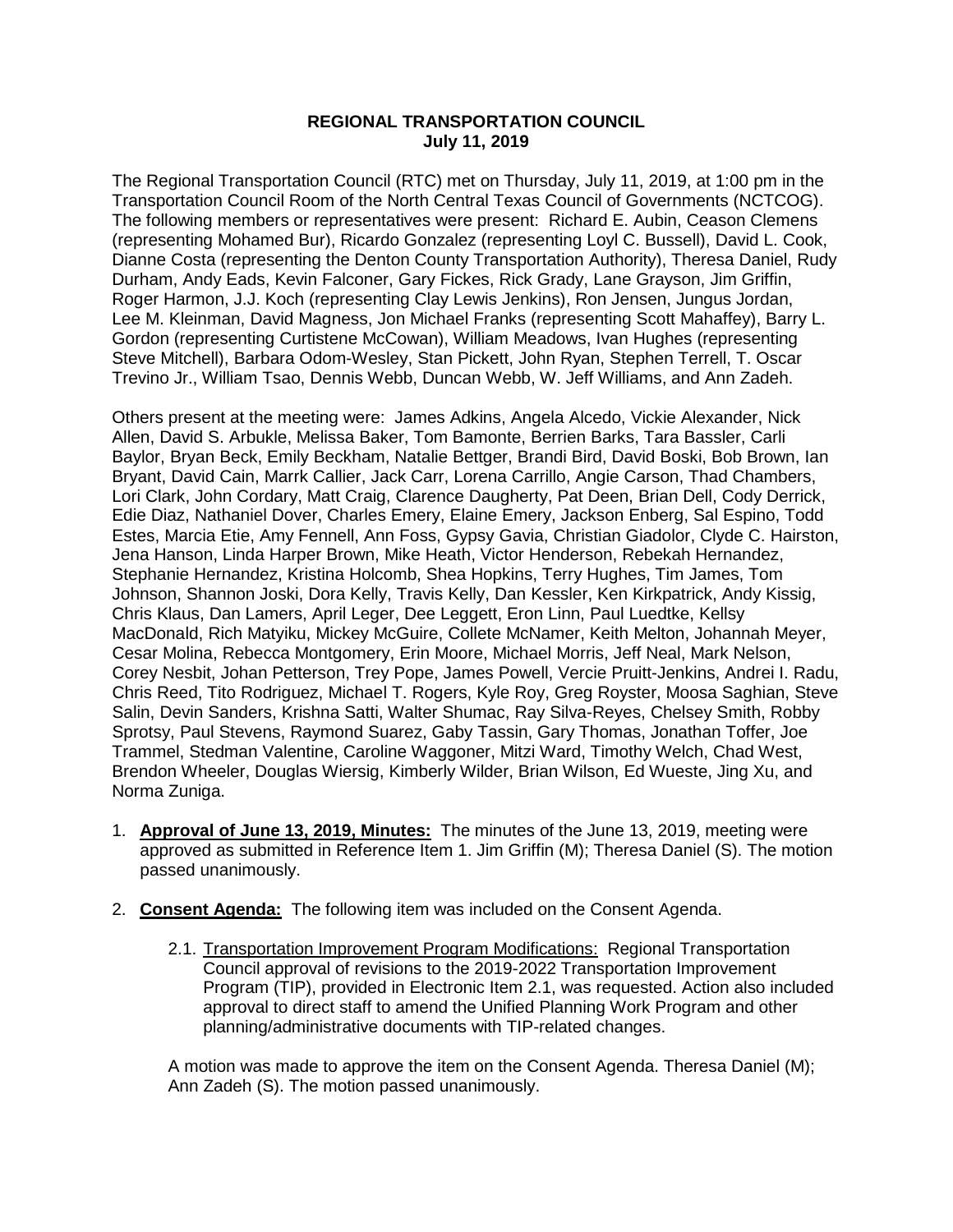- 3. **Orientation to Agenda/Director of Transportation Report:** Michael Morris recognized Kathryn Wilemon and Charles Emery for their years of service on the Regional Transportation Council (RTC). In addition, items on the Director of Transportation report were reviewed. Members were reminded that the August 8, 2019, meeting has been canceled and that the September 12, 2019, meeting will be held as part of the Irving Transportation Investment Summit. He also thanked members who represented the RTC at recent events. City of Grand Prairie Mayor Ron Jensen thanked members of the RTC and region who provided assistance as the City of Grand Prairie remembered police officer A.J. Castaneda. He specifically thanked the Cities of Arlington, Fort Worth, and Irving for their extended support. Mr. Morris noted that the North Central Texas Council of Governments (NCTCOG) is in negotiations with staff at the AT&T Stadium regarding the upcoming Virgin Hyperloop One vehicle tour. In addition, he discussed a recent Texas Department of Transportation (TxDOT) audit and Federal Transit Administration (FTA) Triennial Review, reports of which will be provided to the RTC once received. Mr. Morris also discussed ongoing conversations with TxDOT regarding Unified Transportation Program (UTP) projects. He highlighted project maps presented at last month's meeting and discussed continued negotiations regarding the partnership to maximize funds from the Texas Transportation Commission (TTC) that are allocated to the region for projects that will be included in the UTP. In the eastern subregion, this includes IH 30 from IH 35E to IH 45, IH 30 in Rockwall County, IH 35E north of LBJ, the next increments of IH 35E in Denton, and IH 35E improvements north of Denton to the county line. In the western subregion, this includes the Southeast Connector and the staged construction of SH 170. He noted that more will be known following the public hearing later in the day, that that it seems that the TTC is supportive of the partnership in the region and is anticipated to take action at its meeting in August 2019. Recent presentations and information on the Opportunity Zones Roundtables meeting hosted on behalf of the White House Opportunity and Revitalization Council and Department of Housing and Urban Development was provided at [www.nctcog.org/trans/quality/land-use/economic-development.](http://www.nctcog.org/trans/quality/land-use/economic-development) Current air quality funding opportunities for vehicles was provided at [www.nctcog.org/trans/quality/air/funding-and](http://www.nctcog.org/trans/quality/air/funding-and-resources/fundingvehicle)[resources/fundingvehicle,](http://www.nctcog.org/trans/quality/air/funding-and-resources/fundingvehicle) and information on upcoming Dallas-Fort Worth Clean Cities events were provided at [www.dfwcleancities.org/dfw-clean-cities-meetings.](http://www.dfwcleancities.org/dfw-clean-cities-meetings) In addition, September 21, 2019, begins National Drive Electric Week. Details about the event were provided at [www.dfwcleancities.org/ndew.](http://www.dfwcleancities.org/ndew) A status report on the current ozone season was provided in Electronic Item 3.1, and Electronic Item 3.2 included details of an upcoming Parking Management Symposium. Information on a Federal Highway Administration Shared Mobility Webinar was made available at [https://collaboration.fhwa.dot.gov/dot/fhwa/WC](https://collaboration.fhwa.dot.gov/dot/fhwa/WC/Lists/Seminars/DispForm.aspx?ID=2076) [/Lists/Seminars/DispForm.aspx?ID=2076,](https://collaboration.fhwa.dot.gov/dot/fhwa/WC/Lists/Seminars/DispForm.aspx?ID=2076) and a related publication featuring NCTCOG was provided at [www.planning.dot.gov/documents/regional\\_shared\\_mobility\\_planning\\_case](http://www.planning.dot.gov/documents/regional_shared_mobility_planning_caseStudies.pdf) [Studies.pdf.](http://www.planning.dot.gov/documents/regional_shared_mobility_planning_caseStudies.pdf) June public meeting minutes were provided in Electronic Item 3.3, and a July online input opportunity notice was provided in Electronic Item 3.4. The current edition of Mobility Matters was distributed at the meeting. The Public Comments Report was provided in Electronic Item 3.5, recent correspondence in Electronic Item 3.6, recent news articles in Electronic Item 3.7, and recent press releases in Electronic Item 3.8. Transportation partner progress reports were distributed at the meeting.
- 4. **Funding Substitution for Buy America Compliance: City of Fort Worth:** Ken

Kirkpatrick presented a recommendation to substitute Regional Transportation Council (RTC) Local funds for Congestion Mitigation and Air Quality Improvement Program (CMAQ) funds for a project awarded through the 2014 Incident Management Equipment Call for Projects. Through this funding effort, the City of Fort Worth was awarded \$160,036 in CMAQ funds for incident management equipment and safety-related items. The North Central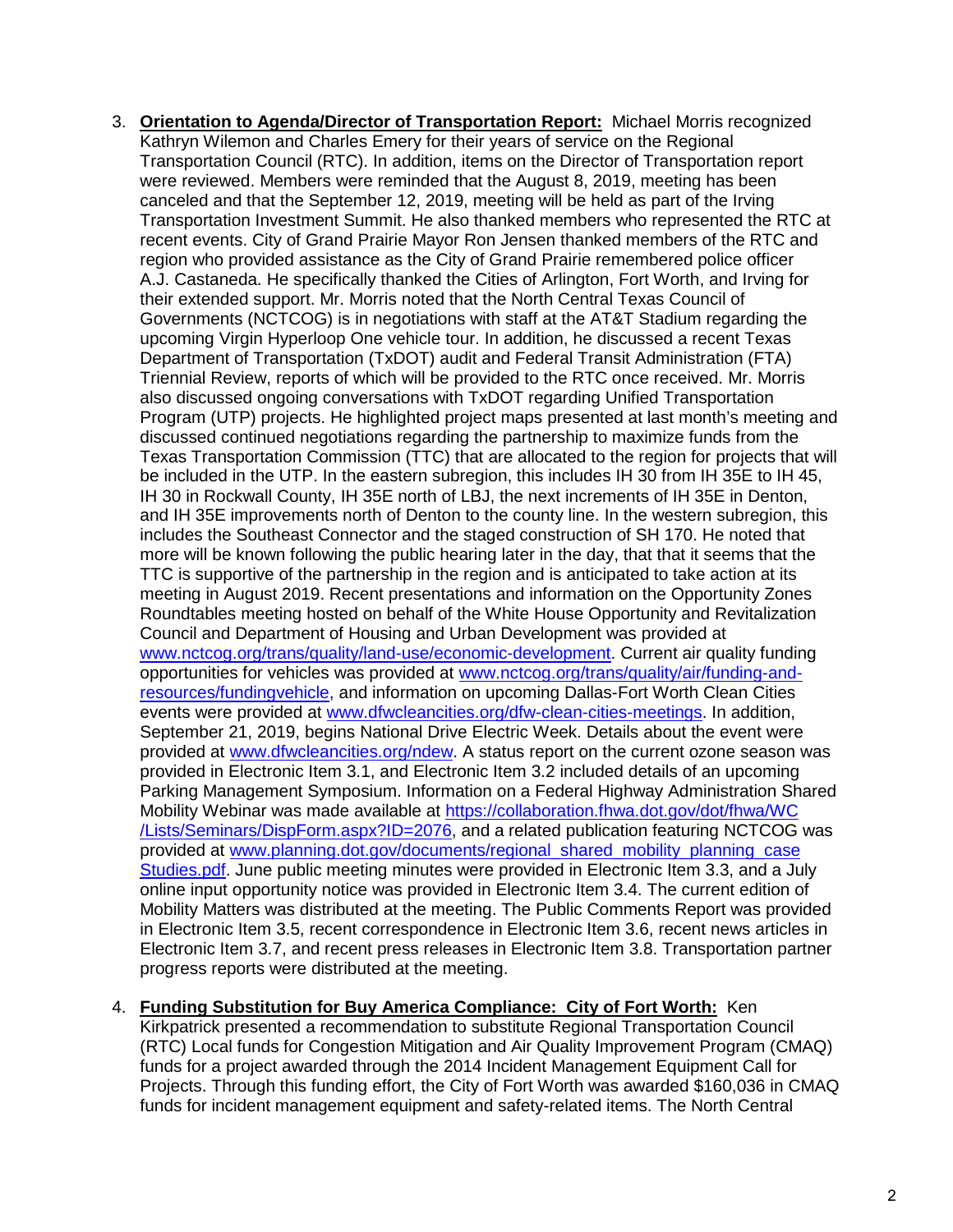Texas Council of Governments (NCTCOG) subsequently entered into an interlocal agreement with the City of Fort Worth to provide the funds and the City procured items through its internal process. Of the total funding, approximately \$113,373 of the items purchased were required to be Buy America compliant as a result of Federal Highway Administration (FHWA) fund requirements. Items included a heavy-duty response truck (Ford Super Duty F350), a robotic forensic mapping system, and portable message signs. FHWA requires that 100 percent of steel, iron, and manufactured products permanently included in federal-aid highway projects must be produced in the United States. Some exceptions were highlighted. A diligent effort was completed by the City of Fort Worth, working with its vendor, followed by efforts by NCTCOG to demonstrate Buy America compliance. However, compliance could not be documented. The changing landscape of Buy America over the last four-to-five years during which this call for projects was initiated was highlighted. For example, FHWA issued guidance for certain exceptions related to de minimis items and provided guidance that Buy America only applies to manufactured projects that were predominantly steel or iron, which was later overturned. In the 2014- 2016 timeframe, FHWA processed quarterly waivers for public entities using federal funds to purchase non-traditional highway aid projects, which was later discontinued. Staff proposed the best course of action to reduce the risk associated with Buy America compliance for this item is to substitute the \$113,373 CMAQ funds for RTC Local funds for the items purchased by the City of Fort Worth. Additional information was provided in Electronic Item 4. A motion was made to approve the substitution of \$113,373 Congestion Mitigation and Air Quality Improvement Program funds with Regional Transportation Council Local funds for the items purchased by the City of Fort Worth through the 2014 Incident Management Equipment award. Action also included direction to staff to administratively amend the Transportation Improvement Program and other planning/administrative documents, as appropriate, to incorporate the approved funding substitute. Ann Zadeh (M); Theresa Daniel. (S). The motion passed unanimously.

5. **AirCheckTexas Program Close Out: Retention of Local Funds:** Chris Klaus provided an overview of the AirCheckTexas Program and presented a proposed letter for submittal to the Texas Commission on Environmental Quality (TCEQ). Since 2002, the North Central Texas Council of Governments (NCTCOG) has administered the AirCheckTexas Vehicle Repair and Replacement Program on behalf of nine participating counties in the North Central Texas region. On June 28, 2019, the program officially ended despite efforts to modernize the program in the latest legislative session. Since 2002, staff has processed 137,633 applications, retired and replaced nearly 73,000 vehicles, and provided approximately \$124 million in financial assistance which has resulted in significant nitrogen oxide emission reduction benefits in the region. Staff has been working to ensure successful close out of the program which includes communicating with partners and vendors, determining appropriate action regarding the website, and other items. Staff will continue efforts to maintain files, meet file retention requirements, manage sensitive data, and prepare for potential future audits. Mr. Klaus also discussed innovative efforts by NCTCOG while administering the program. NCTCOG worked with its credit card vendor to create a partnership that allowed monetary rebates from repair and replacement transactions totaling approximately \$1.5 million. In addition, funds were held in interest-bearing accounts while reimbursements spent down the advanced budget balance which generated approximately \$2.3 million in interest. Reference Item 5 is a draft letter from the Regional Transportation Council (RTC) Chair to the TCEQ requesting that these rebate and interest funds remain in the region for use towards remaining AirCheckTexas Program obligations and additional air quality strategies. Mr. Klaus discussed one air quality program that may be important to continue, the Emissions Enforcement Task Force, that was implemented to reduce and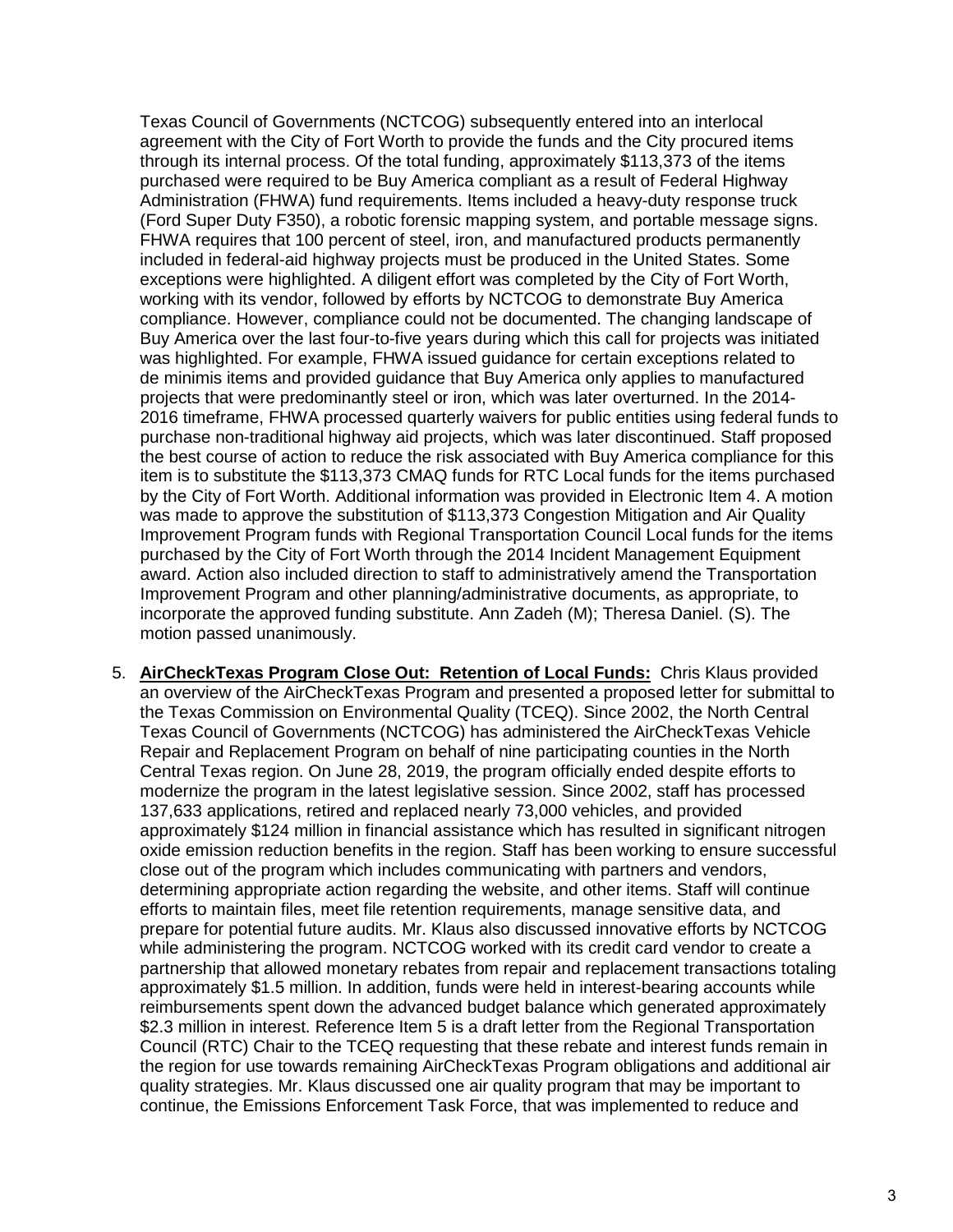minimize fraudulent inspections. He noted that staff is reviewing options to maintain the program and its emission reduction benefits. He also recognized members of the staff who have worked to implement the AirCheckTexas Program, as well as staff who remained onboard until the end of the program. Michael Morris also thanked the counties who participated and allowed NCTCOG to administer the program on their behalf. Lee M. Kleinman discussed the money generated locally, as well as the fees collected in the nine counties that are being held by the State. He asked what efforts are being made to have those funds returned to the region. Mr. Morris discussed the bill filed during the recent Legislative Session that addressed the collected fees from the counties that are being held by the State. Legislation was introduced but did not pass. He noted the item will remain on the legislative agenda for the next session. A motion was made to authorize the Regional Transportation Council Chair to transmit correspondence to the Texas Commission on Environmental Quality requesting to retain approximately \$3.8 million from AirCheckTexas Program locally generated interest and rebates and to approve program closeout efforts. Theresa Daniel (M); Jungus Jordan (S). The motion passed unanimously.

6. **Advanced Transportation and Congestion Management Technologies Deployment Initiative Grant Program:** Natalie Bettger presented details of the regional application for the 2019 Advanced Transportation and Congestion Management Technologies Deployment Initiative Grant. Approximately \$60 million is available for transportation technologies to improve safety, efficiency, system performance, and infrastructure return on investment, with a maximum award of \$12 million per project and a 50 percent match requirement. She noted that applications were originally due on July 19 but that the deadline has been moved to August 5. Details of the funding opportunity and associated amendment were provided in Electronic Item 6.1 and Electronic Item 6.2, respectively. Ms. Bettger noted that grant funds can be used for various advanced transportation technologies, performance data collection, vehicle-to-vehicle and vehicle-to-infrastructure safety systems, and others. Federal Highway Administration (FHWA) focus areas were also discussed and it was noted that the proposed North Central Texas Council of Governments (NCTCOG) project submittal addressed the focus areas of installation of connected vehicle technologies at intersections and pedestrian crossing locations, as well as technologies to support connected communities. Additional details about the uses of grant funding and FHWA focus areas were provided in Electronic Item 6.3. The proposed project will address the federal performance measures of safety and system performance (travel time reliability and total emissions reductions), as well as regional and local performance measures. Staff proposed that a scaled-back version of last year's project be submitted, which is the development of a multi-disciplined, cloud-based regional data hub to better operate the current system and improvement the safety and efficiency of the system. The platform will also allow leverage of the existing regional Intelligent Transportation System infrastructure, allow for dissemination of data between agencies for improved coordination, provide regional data for planning organizations or academia, identify gaps in the data, allow for implementation and management of coordinated traffic plans, and afford real-time analysis of regional performance measures. Staff proposed a \$3 million grant application request, with a match of \$3 million used from AirCheckTexas rebates and interest as discussed in the previous item. If unsuccessful, staff proposed that Regional Transportation Council Local funds be used instead. Ms. Bettger noted that NCTCOG was interested in recommendations for inclusion in its proposal, as well as letters of support which were requested by July 26, 2019. A motion was made to approve the proposed regional application for the 2019 Advanced Transportation and Congestion Management Technologies Deployment Initiative Grant Program and the proposed federal/local cost share of \$3 million each, with the local share provided by AirCheckTexas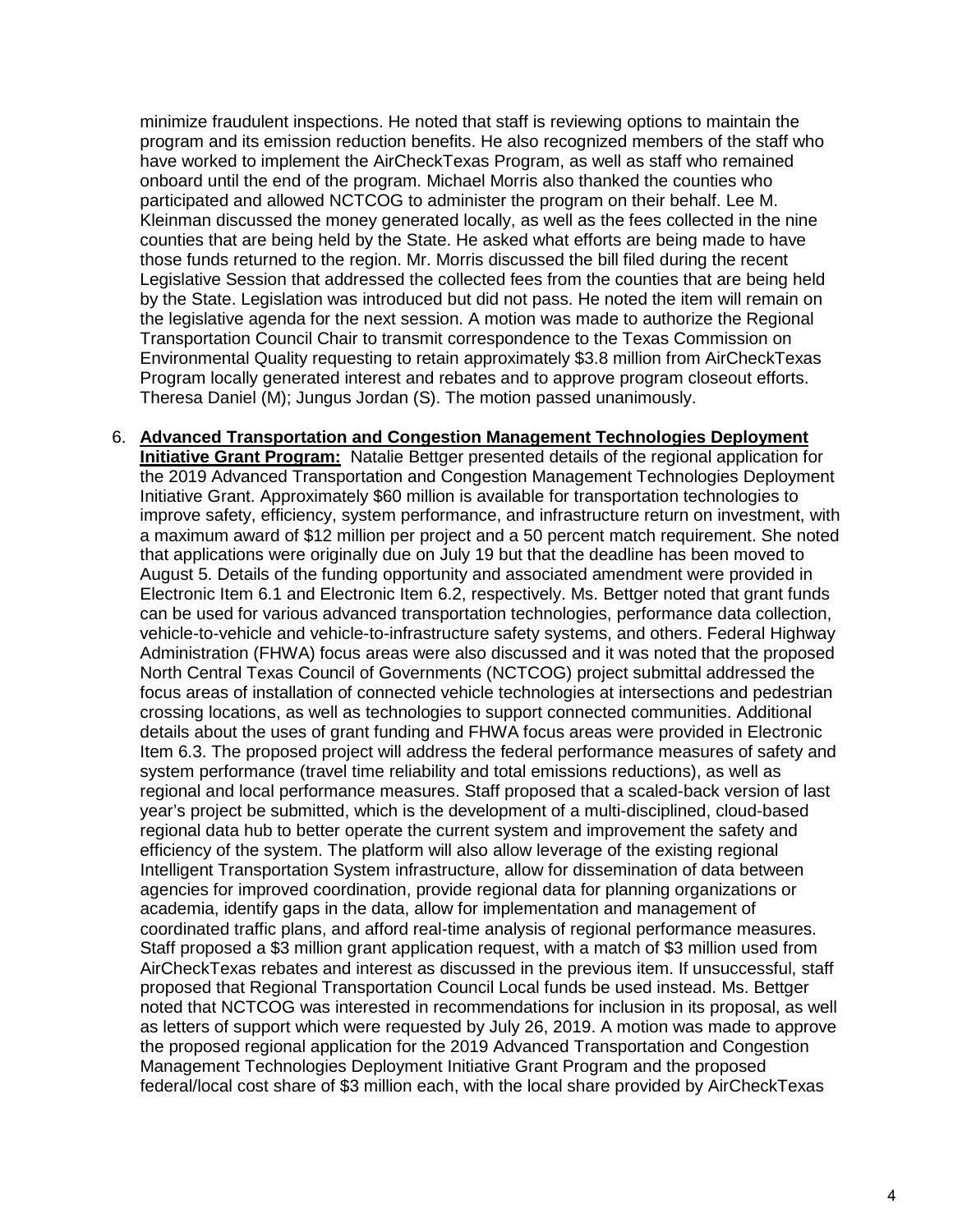Program locally generated interest and rebates or Regional Transportation Council Local funds if not available. Duncan Webb (M); Jeff Williams (S). The motion passed unanimously.

7. **FY2020 and FY2021 Unified Planning Work Program:** Vickie Alexander presented the proposed FY2020 and FY2021 Unified Planning Work Program (UPWP) for the Council's consideration. The Work Program represents the North Central Texas Council of Government's plan for utilizing federal Transportation Planning Funds received from the Federal Highway Administration and Federal Transit Administration by formula through the State. Included in the Work Program is the associated budget information for specific projects. Development of the document is a cooperative effort with partners in the region, which began in February 2019 with requests seeking regional project ideas or technical assistance needs. Information on the development of the Work Program was presented to the public in May and a full copy of the document has been available for review online since mid-June. The FY2020 and FY2021 UPWP includes work activities of the Metropolitan Planning Organization (MPO) that will be carried out by North Central Texas Council of Governments (NCTCOG) staff between October 1, 2019, and September 30, 2021. Modifications will be considered during the timeframe of the document as changes occur, such as new grant awards, scope changes, or funding changes that may be necessary as a result of new federal authorizing legislation. Ms. Alexander highlighted the metropolitan planning process for delivering transportation projects and the responsible entities for each process that includes four phases: 1) system planning, 2) project refinement, 3) innovative finance, and 4) project programming. She also highlighted Appendix H of the Work Program, the Cooperative Planning Agreement, that documents the cooperative, performance-based planning and programming process with partner agencies. Some of the major planning initiatives contained in the draft document were highlighted, including monitoring of the Metropolitan Transportation Plan, development of the 2021-2024 Transportation Improvement Program, demographic forecasting, data collection/travel model enhancements, and updating the Congestion Management Process. A regional task force of local governments, academic representatives, health officials, and air quality experts will also be created during this timeframe to evaluate regional data to determine the need for additional air quality improvements and strategies. Staff will also continue efforts to integrate transportation asset management principles into the planning process and support highspeed rail and automated vehicle technologies in the region. Additional efforts that will continue during the timeframe of the proposed Work Program include bicycle/pedestrian mobility and safety, freight planning, community coordination and compatibility with regional military installations, comprehensive transit studies, the movement of people and goods in and out of the Dallas Fort Worth International Airport, using advanced technologies including the Hyperloop, integrated planning for regional transportation and stormwater management, as well as the Collin County Strategic Transportation Initiative, the Harry Hines Boulevard Corridor Study, and the McKinney Avenue Trolley extension feasibility study. NCTCOG follows the standard format for the Work Program, which includes five tasks. Within each task are approximately 28 subtasks containing over 200 projects and programs. Also included is funding through 17 different revenue sources and approximately 140 grants, as well as the Work Program policies that guide the use of Transportation Planning Funds. Ms. Alexander also provided a summary of the federal Transportation Planning Funds for the draft FY2020 and FY2021 UPWP. Staff anticipates approximately \$5.7 million in Federal Transit Administration 5303 funds and approximately \$15 million in Federal Highway Administration PL funds. Staff also anticipates approximately \$4.5 million in FY2019 carryover funds. The total amount of Transportation Planning Funds anticipated to be available for the FY2020 and FY2021 UPWP is approximately \$25.2 million. Based on the projects that have been identified in the Work Program, expenditures are anticipated at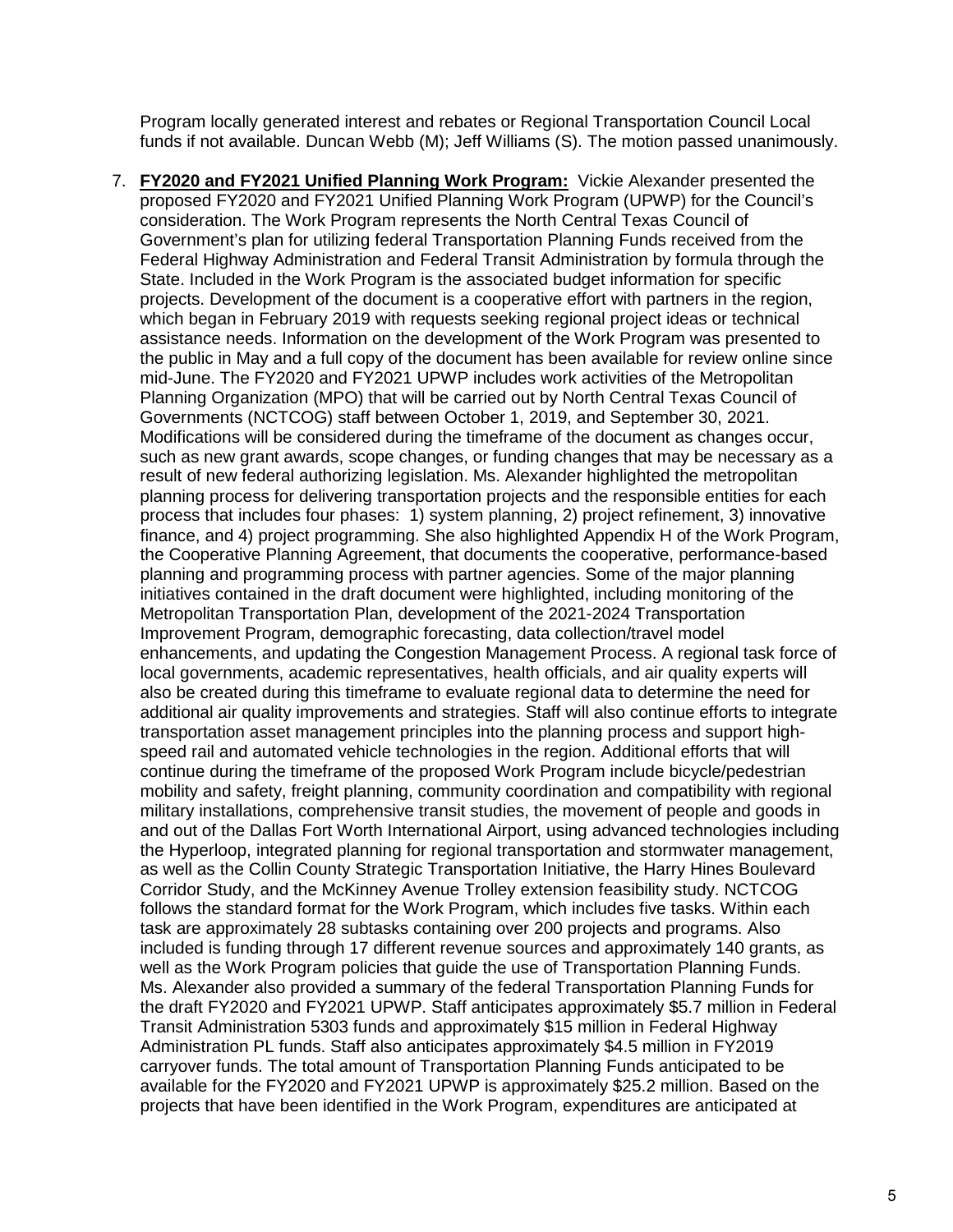approximately \$22.7 million leaving a balance of about \$2.4 million to carry over into FY2022. A summary of the total funding included in the Work Program was also presented, which includes funds that are passed through to other agencies. Estimated total funding from all sources is about \$146 million. A copy of the draft document was provided at [www.nctcog.org/trans/study/unified-planning-work-program](http://www.nctcog.org/trans/study/unified-planning-work-program) and has been available on the website for review. Additional information on the development of the Work Program was provided in Electronic Item 7.2. In addition, a draft Regional Transportation Council resolution for action was provided in Reference Item 7.3. Ms. Alexander noted that some projects in the draft UPWP indicate that funds are to be determined. Once identified, the information will be provided to the Council through the Transportation Improvement Program and UPWP modification processes. A motion was made to approve the FY2020 and FY2021 Unified Planning Work Program, as well as reaffirm the Unified Planning Work Program Policies contained in Exhibit I-8 of the Work Program, which were provided in Electronic Item 7.1 of the meeting materials. The Council's action also included approval for staff to administratively amend the Transportation Improvement Program and other administrative/planning documents, as appropriate, to reflect the approved projects. Theresa Daniel (M); T. Oscar Trevino Jr. (S). The motion passed unanimously.

8. **Fiscal Year 2019 Better Utilizing Investments to Leverage Development Discretionary Grant Program:** Jeff Neal presented project recommendations for submittal to the Fiscal Year 2019 Better Utilizing Investments to Leverage Development (BUILD) Discretionary Grant Program. He noted that the proposed projects have been reviewed and are expected to meet the September 30, 2021, deadline for obligation of potential awarded funds, as well as the September 30, 2026, deadline for expenditure of awarded funds. Proposed projects have also been reviewed to ensure the selected projects are compatible with the grant program merit criteria and as with recent grant submittals, to ensure existing project commitments are being fulfilled. In addition, projects were reviewed through a regional project selection methodology which included many areas of focus with emphasis on projects that leverage economic development. Details were provided in Reference Item 8. A summary of the three proposed projects was provided. The first proposed project consists of projects from the North Texas MOVES Program: 1) Trinity Railway Express (TRE) double track near the Trinity Lakes Station, 2) TRE double track from Medical Market Center to Stemmons Freeway, 3) implementation of ClearPath Technology, and 4) Shore Connections Systems within the TRE rail yard. The total project cost is approximately \$46.5 million with a grant request of \$25 million. The second project is the SH 114 Frontage Road Gap Project located between FM 1938 and Dove Road in Southlake, Trophy Club, and Westlake. The total project cost is approximately \$46.1 million with a grant request of \$25 million. The third project is the US 80 Reconstruction Project. This project is part of a larger effort on US 80 between Town East Blvd. in Mesquite and FM 460 in Forney. This will include the full reconstruction of all infrastructure at the IH 635 East/US 80 interchange. The total project cost is approximately \$257 million project with a grant request of \$25 million. Mr. Neal noted two changes since approval by the Surface Transportation Technical Committee. Of the engineering funds associated with this project, there are \$2.5 million that must be accounted for as federal funds, which affects the overall percentage of nonfederal/federal funds. Of the \$257 million, there is approximately \$2 million in engineering funds that have already been spent which must be declared as previously incurred. The timeline for the effort was reviewed. Mr. Neal noted that proposed projects will be submitted by the July 15 deadline and the North Central Texas Council of Governments Executive Board will be asked to endorse the projects at its August 2019 meeting. A motion was made to approve the proposed list of projects identified in Reference Item 8, including the updates presented at the meeting, for submittal through the FY2019 Better Utilizing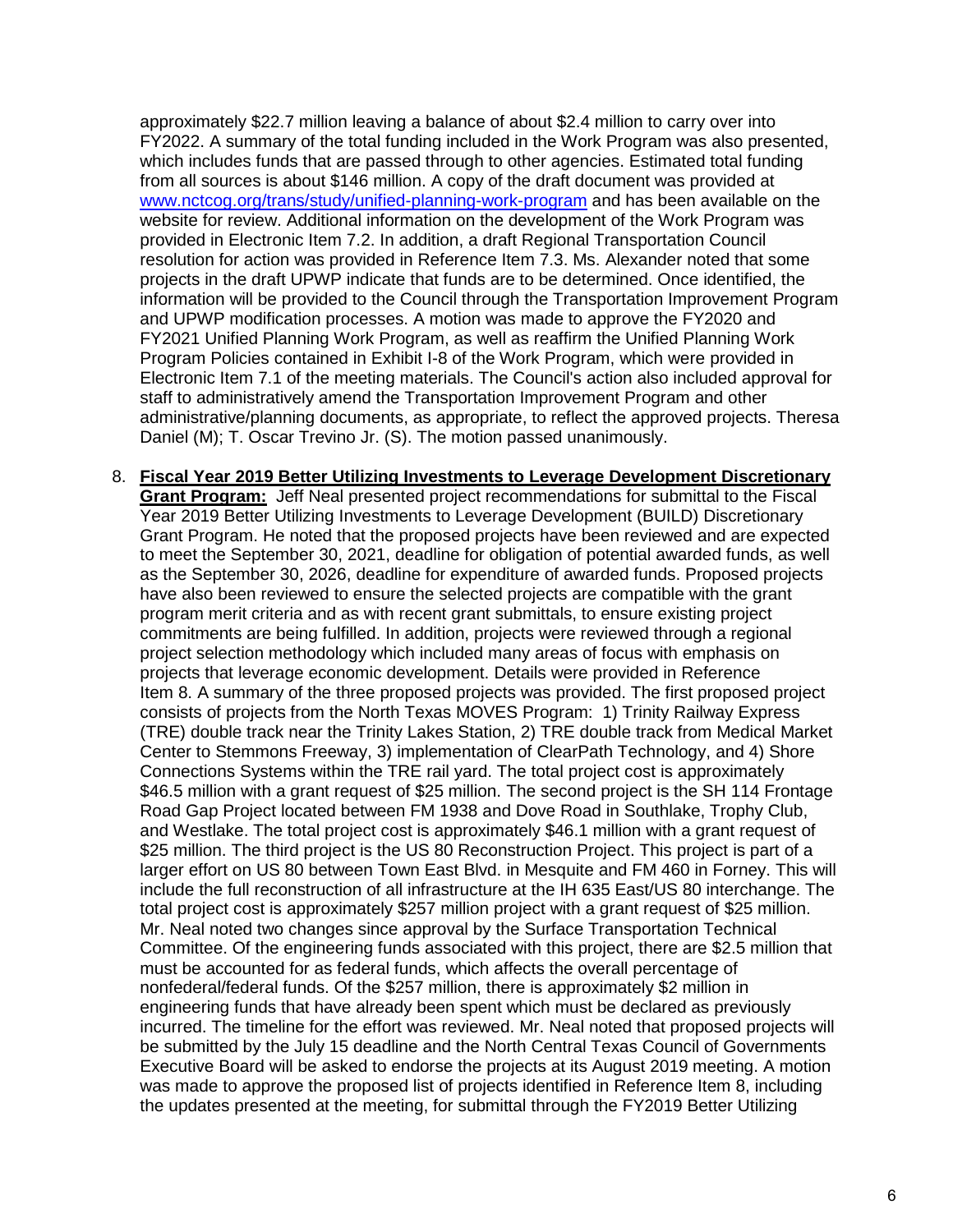Investments to Leverage Development Discretionary Grant Program, as well as to administratively amend the Transportation Improvement Program/Statewide Transportation Improvement Program and other planning/administrative documents to include the proposed projects if selected for grant award. Stan Pickett (M); Richard Aubin (S). The motion passed unanimously.

- 9. **Metropolitan Transportation Plan Policy Bundle:** Dan Lamers presented results from the third round of the Metropolitan Transportation Plan (MTP) Policy Bundle application process, as well as the plan to distribute available Transportation Development Credits (TDC) for Fiscal Year (FY) 2020. The MTP Policy Bundle is a list of 20 voluntary policies that can be adopted by local governments or transportation partners. A minimum adoption of 50 percent of the applicable policies is required to be eligible to receive TDCs which the successful applicants can apply to offset local funds for federal transportation projects. Mr. Lamers also provided a brief overview of staff efforts to determine the available number of TDCs to be allocated, which includes a review of federal funding expected to be available to program for the applicable fiscal year. In the third round of the MTP Policy Bundle, successful applicants included 12 local governments and 2 transit agencies. The recommended TDC distribution was provided in Reference Item 9.1, and additional details were provided in Electronic Item 9.2. The total number of TDCs to be allocated for FY2020 is 15,750,000. A motion was made to approve the distribution of Transportation Development Credits to successful applicants and the amounts as detailed in Reference Item 9.1. Jungus Jordan (M); Ivan Hughes (S). The motion passed unanimously.
- 10. **Fiscal Year 2020-2022 Disadvantaged Business Enterprise Goal Update:** Ken Kirkpatrick provided a summary of the current Disadvantaged Business Enterprise (DBE) Program and schedule for updating the DBE Participation Goal for Fiscal Year (FY) 2020- FY2022. As a direct recipient of Federal Transit Administration (FTA) funds, the North Central Texas Council of Governments (NCTCOG) is required to develop and maintain a DBE goal, which must be updated every three years. DBE participation is designed to ensure a fair share of contracts are awarded to DBEs. The current DBE Participation Goal for FY2017-2019 is 25 percent. As part of the process to review and update the goal for FY2020-2022, staff has initiated public and stakeholder involvement and has also begun the process to project potential contract awards for the FY2020-2022 goal. One of staff's efforts is to project the amount and types of contracting opportunities for the next three years, as well as the total number of firms that are ready, willing, and able to complete the work for both NCTCOG and its subrecipients. Over the next three years, staff anticipates approximately \$32 million in contracting opportunities. Results of the preliminary DBE availability analysis were highlighted. NCTCOG's portion of the total is approximately 28 percent, and the portion for subrecipients is 3-7 percent. Collectively, staff believes the fair share for DBE activities for both FTA and Federal Highway Administration funds is approximately 19.4 percent for both NCTCOG and subrecipients. The primary reason for the lowered goal is the incorporation of subrecipients into the DBE program to ensure that both NCTCOG and its subrecipients comply with all federal and State requirements, one of which is a DBE program. It was noted that subrecipients have smaller market areas, which results in the lower total weighted DBE goal. A schedule for the DBE Participation Goal update was highlighted. The proposed goal will be published for review and comment the week following the Regional Transportation Council (RTC) meeting. Council action will be requested at the September 12 meeting in order for the new goal to be implemented beginning October 1, 2019. Details were provided in Electronic Item 10. Lee M. Kleinman discussed the use of availability studies and asked if NCTCOG uses any type of disparity study. Mr. Kirkpatrick noted staff uses DBE firm availability data from the Texas Uniform Certification Program to